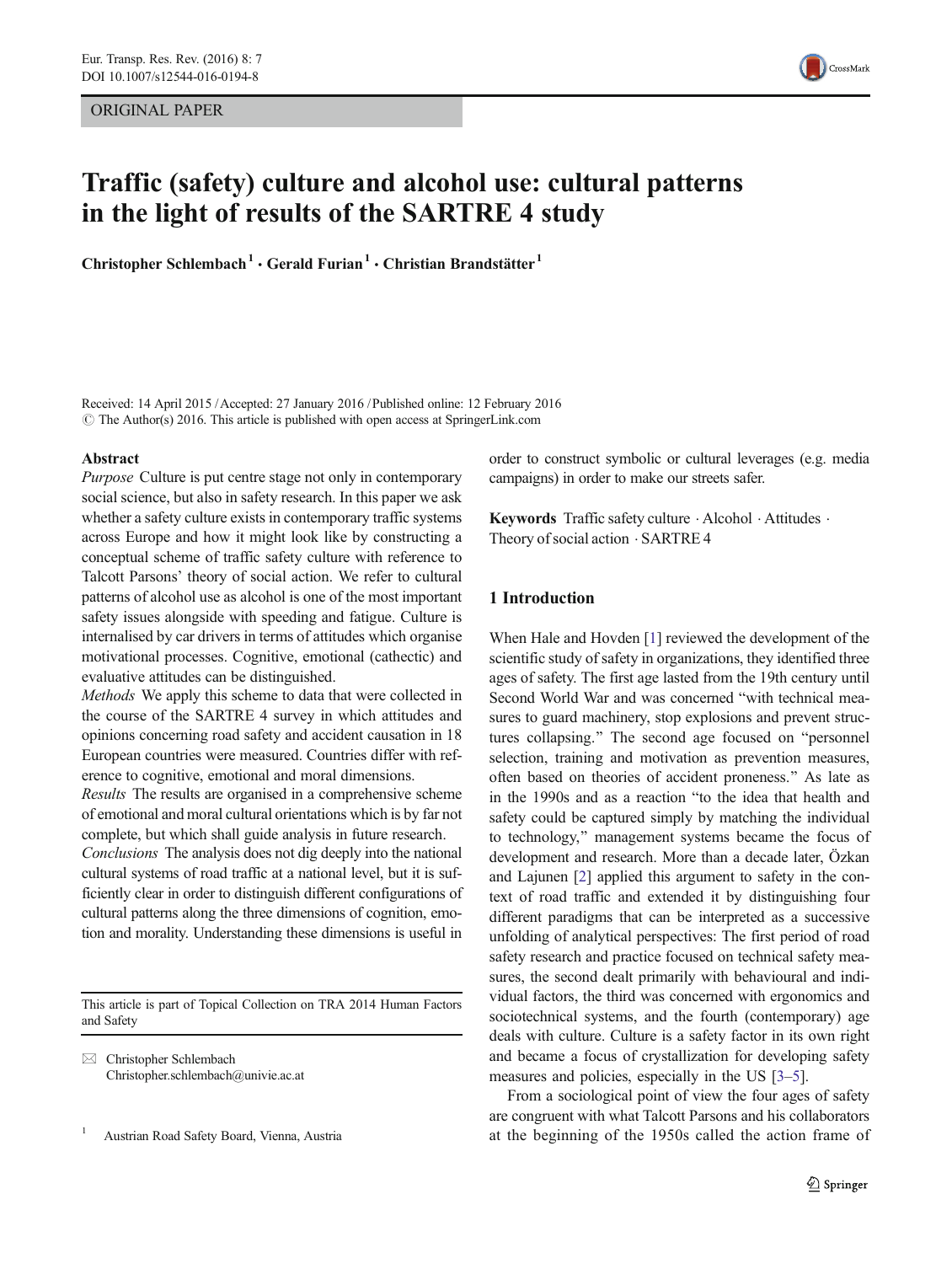reference [\[6\]](#page-10-0). In this tradition human action is interpreted in four different perspectives which are of functional significance for every system of action and which cannot be reduced to one another. These four components are (1) the relationship between organism and environment in terms of adaption (mastering environmental conditions), (2) the personality of the individual actor, capable of goal-oriented and purposeful activity (which also constitutes the political dimension), (3) the integration of two or more actors with their mutual expectations within social systems and (4) the cultural patterns based on which actors convey the meaning of their behaviour to other actors or translate action into material forms (products, works of art, etc.). Arranged in a sequence (adaption, goal attainment, integration, latent pattern maintenance), the four components of human action constitute the phase movements of interaction processes in general [\[7\]](#page-10-0). The four stages of traffic safety, then, could be interpreted as a process of unfolding around the roster of these four functional perspectives.

The identification of the four safety management paradigms with the four analytical functional perspectives of the action frame of reference is also justified by the fact that road traffic can be interpreted as a system of human interaction in which safety is a prerequisite of its adequate functioning. If we assume that the transportation of goods and persons to places where they are needed is the purpose of the traffic system, its functional significance certainly lies in surmounting space (and time), hence adaption and mastering environmental conditions. But traffic can also be interpreted as a social system in which traffic participants interact in their roles as pilots of "vehicular units" in ways that help them avoiding collision. To be sure, safety in these terms is a prerequisite of system functioning, but even in these terms a culture must be established which shapes the ways of save conduct. Interaction is possible if actions of other actors are understandable and, in a way, predictable in order to orient one's own actions towards them, hence, some shared rules and standards of conduct are necessary [\[8](#page-10-0)]. These cultural patterns obtain normative significance and norms must be legitimated in order to become effective, especially where social control through formal sanctions is weak and where conformity relies much more on individual good will and compliance. Safety can obtain the role of a value from which the legitimation of norms are derived. In these terms, safety is not only a prerequisite for system functioning in a technical sense, as an implicit goal or a necessary condition of transportation. It is also a cultural value which puts the protection of transported persons and goods centre stage as an end in itself and organizes action processes towards safety as a goal that has to be realized by individual actors. The difference between safety as a necessary condition and safety as a cultural value is that in the first context it is part of adequate practical

conduct (driving, cycling, etc.) whereas in the second context it is a desired state of the traffic system.

The values of a social system can be interpreted as a system in its own right, the cultural system, which is constituted by a more or less coherent and consistent pattern of different values. In many traffic cultures values which express safety are related to other values like comfort, aesthetic design, expression of social position (prestige), or values that are closer to the core values of the economy, that is, of efficiency and effectiveness. The fourth age of safety, we could infer, deals with the role of (road) safety as a value in our culturally patterned ways of mastering the environment, attaining goals and of interacting with other human beings (mutual passing by being a marginal case of interaction). This fact, however, does not mean that safety is automatically a core value of the traffic system. It finds its place among other values, sometimes in compatible, sometimes in conflicting ways.

Using the action frame of reference in the tradition of Parsons as a point of departure, we look just at one component of the cultural system that is related to road safety in order to show how this research perspective can be conceptualized: the relationship between drinking and driving in Europe. With the rise of automobility in the second half of the 20th century, alcohol became a major safety problem for road traffic world-wide [[9](#page-10-0)]. Large scale research projects, from the pioneering work of Robert Borkenstein ("Grand Rapids Study") [\[10](#page-10-0)] up to the DRUID – Driving under the Influence of Drugs, Alcohol and Medicine EU-Project [[11](#page-10-0)] documented the relationship between drinking and driving in rich detail. In the European context, alcohol is a very old, widespread, easily available and relatively cheap "cultural drug" in all European countries [[12](#page-10-0)]. Many countries introduced alcohol limits for car drivers and cyclists as well as sanctions (the most widespread countermeasure) for their infraction [[13](#page-10-0), [14\]](#page-11-0). However, sanctions and legal regulations are part of the explicit culture; we are more interested in the "implicit culture" which is reflected in opinions, attitudes and patterns of behaviour. In this paper we ask whether a "traffic safety culture" is crystallized around the problem of alcohol use in these terms. Following a definition given by the US Department of Transportation (USDOT) [\[5\]](#page-10-0), we define traffic safety culture as "[t]he shared values, actions, and behaviors that demonstrate a commitment to safety over competing goals and demands.^ This demonstration of safety beyond the practical requirements of safe, i.e. reasonably adequate conduct in order to realize transportation goals, is at stake in the cultural approach towards safety in transportation.

Our argument has the following structure: (1) We outline a conceptual scheme of how culture can be understood as a component of social action. (2) We ask whether patterns of a safety culture with reference to alcohol use prevail in various traffic systems. For this purpose we analyse data that were generated in the course of the SARTRE 4 project [[14\]](#page-11-0), a large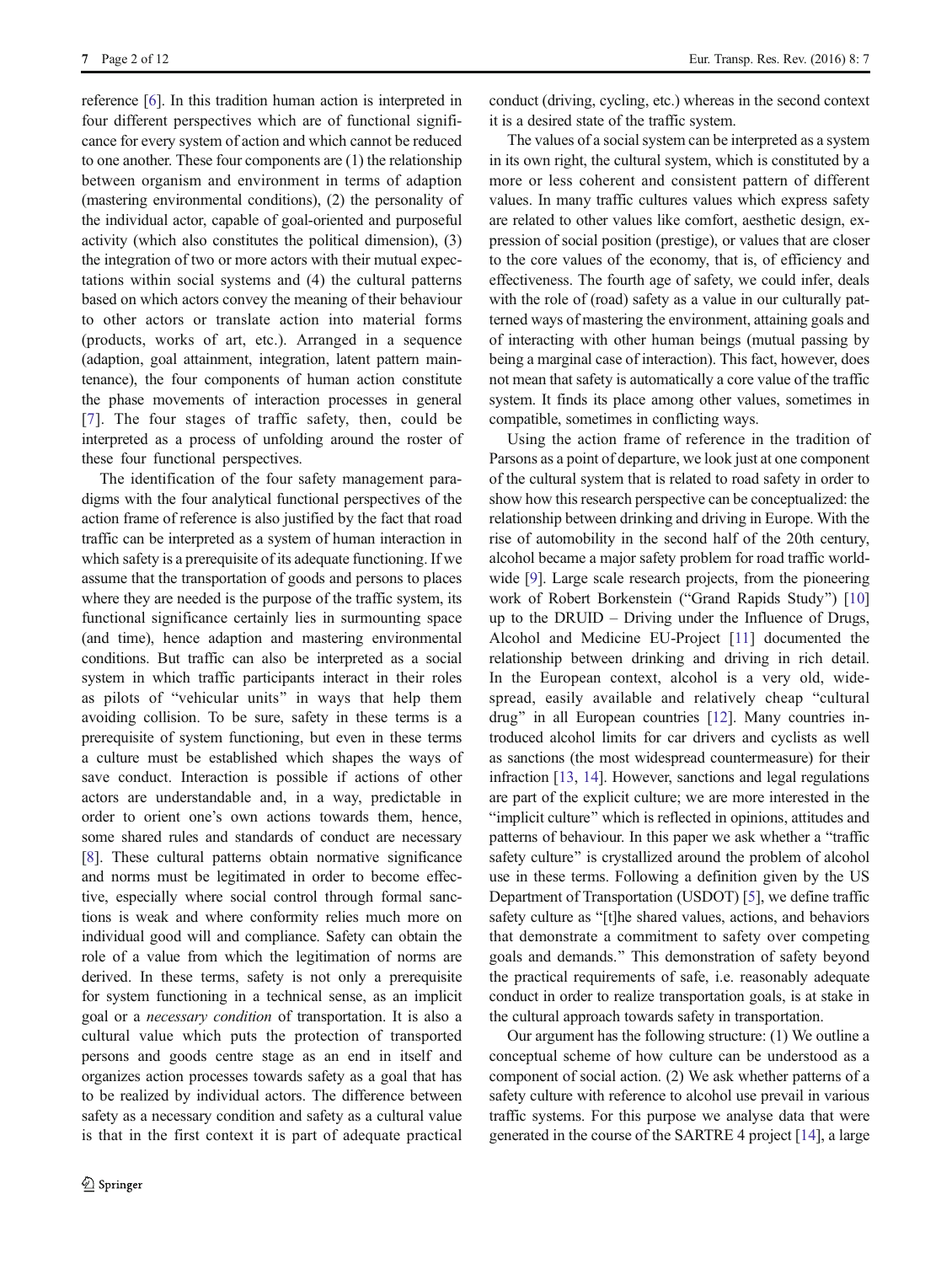scale survey on attitudes and opinions concerning road safety among 18 EU countries and Israel. Our analysis will not be a fully-fledged description of a cultural system, but just takes out some elements in order to show, how analysis could be conceptualised. (3) Pointing out where our analysis falls short, we will make some suggestions for further research in the field.

## 2 Culture and the action frame of reference

Our empirical starting point is the fact that the traffic system is probably the largest subsystem of modern society. Unlike organisations with their clearly defined (exclusive) membership status and occupational roles, road traffic is an open and highly inclusive system based on situational roles (drivers, pedestrians, cyclists, etc.) with low thresholds of participation. (Professional drivers constitute a zone of intersection between the situational and the occupational definition of roles.) Parsons conceptualises culture within a framework of systems of interaction of a plurality of actors and argues that it is a prerequisite for the functioning of interaction systems. A common culture allows the articulation of actors with social systems (roles) as the basis of reciprocity of action orientation (including conflict) as well as integration of different systems of action [\[6](#page-10-0)]. Culture is conceptualised in the tradition of US American social anthropology [[15\]](#page-11-0) as a set of symbolic patterns that tend to be organised in systems (e.g. classifications, styles, etc.) and that must be objectified in symbolic forms in order to be transmittable through space and time.

Within the theory of action, cultural patterns constitute the basic forms that shape the meaning of action in terms of motivation and decision making. The modes of motivational orientation can be classified as cognitive, cathectic (or expressive, emotional bonding between actors or between actors and norms), and evaluative orientations. Evaluative orientations are a combination of the first and the second type of motivational orientation. Cognitive orientations are organised in systems of ideas or beliefs. Cathectic orientations are organised in systems of expressive (emotional) symbols, and evaluative orientations consist of systems of value-orientations. It is the evaluative dimension which introduces reflections about consequences of actions and invokes value standards. Systems of cognitive symbols (beliefs) organise ways of cognising, systems of expressive symbols organise ways of cathecting, and systems of value symbols organise ways of evaluating. Ways of evaluating are necessary in order to resolve conflicts between divergent beliefs (cognitions) or divergent wants (cathexes) of individuals in a concrete situation.

In order to understand decision making, evaluative standards (value-orientations) are the most important. Like the basic modes of motivational orientation themselves, evaluative standards can be classified by the same threefold structure, that is, by cognitive standards (norms of truth), cathectic standards (norms of appreciation) and moral standards (norms of accepted behaviour) which can be formulated as alternatives of decision making.

In the context of evaluation, safety can be a cognitive problem that poses the question: is this a dangerous situation or a safe one? It can be a cathectic problem: is it appreciated to behave in ways that guarantee safety or is it appreciated to maximise pleasure? And it can be a moral problem: is it morally opportune to act in risky ways that endanger the actor or others who are involved in the situation, or is it a moral failure to do so? A culture in which safety is a core value will score high on one, two or all of the three levels, that is, on the levels of cognition (e.g. adequate risk perception), expression (safe conduct will be admired, drivers will display solidarity to one another) and morality (endangering others is morally condemned and sanctioned). In our empirical exemplification we will just focus on the group of car drivers and on one aspect of the cultural pattern that concerns alcohol use which, together with speeding, fatigue, distraction and not waring safety belts belongs to the major problems of road safety. Moreover, we will give some examples of how the three evaluative patterns of culture (cognition, expression and morality) can be estimated from the SARTRE 4 data.

## 3 Method and data

SARTRE 4 is the fourth wave of a large scale international survey which goal was to evaluate key aspects of road safety from the perspective of affected road user groups, as well as to represent national opinions and attitudes in European comparison. The survey addressed knowledge of traffic laws and road traffic risks, attitudes regarding road safety issues, reported road traffic behaviours, transport habits and needs [\[14](#page-11-0)].

SARTRE 4 continues the previous three phases of the project and is including – following the European Commission's recommendations for vulnerable road users – additional target groups in the survey. The current study, which was finalised in late 2012, was conducted in 19 countries among drivers, motorcyclists and non-motorised road users. One country, Israel, is not part of Europe in the narrow sense, but is included because of its European cultural heritage.

The surveys were carried out in form of face-to-face interviews (exception: Netherlands). Target sample size was 1000 exploitable records for each country, divided into the following subsamples:  $n = 600$  car drivers,  $n = 200$  powered two wheelers and  $n = 200$  other road users per country. Subgroups are representative of their corresponding population (quota variables were sex, age and occupation). For the purpose of this paper, we just focus on the car driver subsample.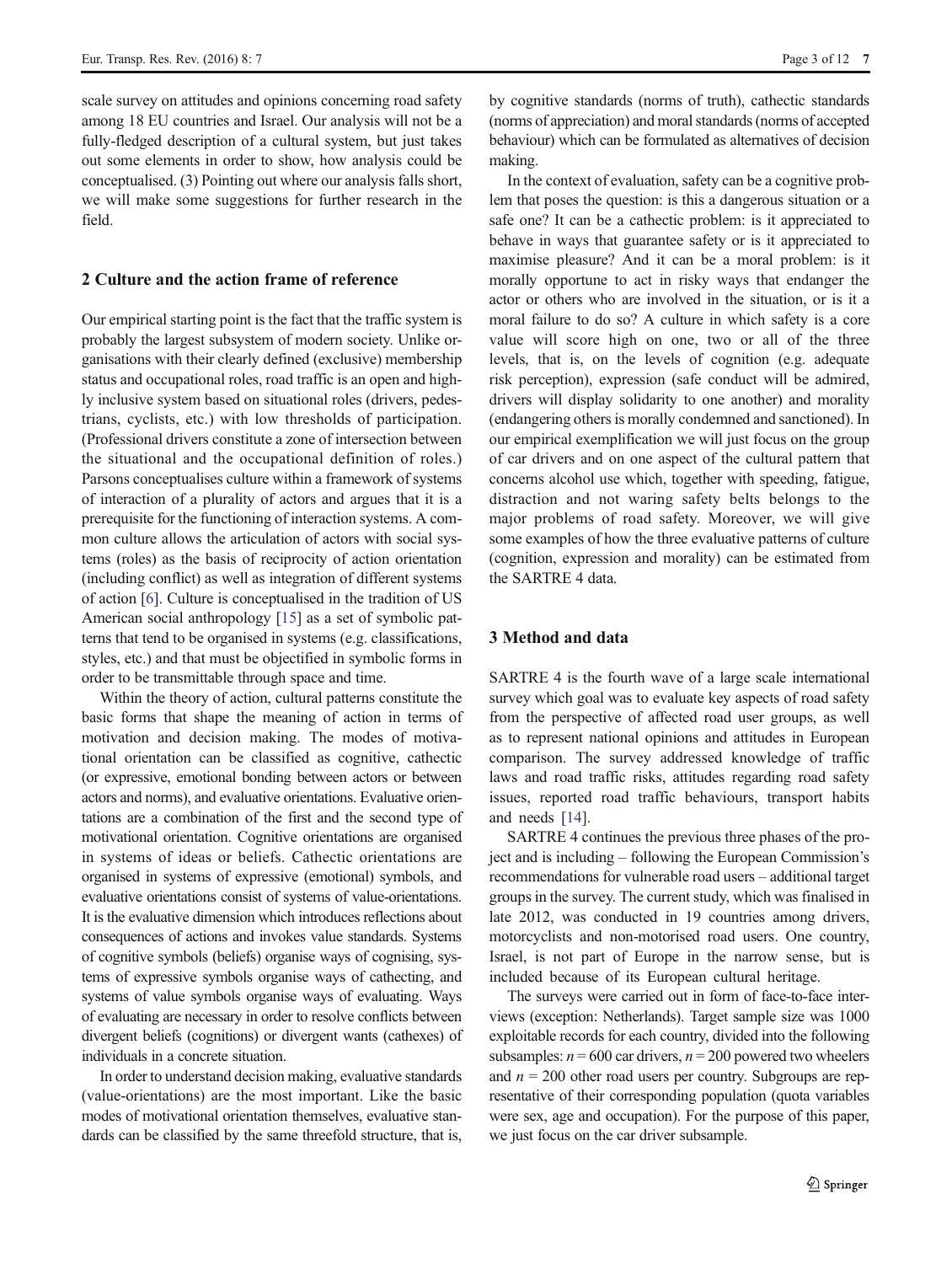7 Page 4 of 12 Eur. Transp. Res. Rev. (2016) 8: 7

The SARTRE 4-questionnaire addressed a large number of traffic safety aspects, including the subjects speed, usage of restraint-systems, usage of helmets and protective motorcycle clothing, dangerous behaviour on the road, driving under the influence of alcohol or drugs, driving with fatigue, accident experience, environmental aspects, usage of driver assistance systems, evaluation of infrastructure measures, perceived causes of accidents, changes to legislative actions and motives for not using a car or motorcycle.

Our analytical strategy is rather simple and aims at classifying the material under scrutiny along the dimensions of cultural patterns we just have outlined above. For purposes of classification of culture we constructed a property space [\[16](#page-11-0)] with three dichotomies along the three dimensions of cognition, cathexis and evaluation. Cognition is conceptualized in terms of risk perception; drivers are classified as having higher or lower risk awareness. Expression is conceptualised in terms of the emotional attitude towards rule-infraction; drivers are classified as being more or less indifferent towards punishment. Morality is conceptualised in terms of the degree by which action shall follow normative standards; drivers are classified as morally more or less permissive. For our conceptualization of culture, this implies that we analyse cultural patterns as they are represented by individuals. It does not matter, however, whether an attitude or opinion is based on convictions or on orienting on beliefs about what other traffic participants think. This question points to what in social psychology is known as perceived (social) norms [[17\]](#page-11-0). We do not intend to dive into this discussion, however, it shall be remarked that the cultural dimensions are not just individual, but socially shared patterns.

As we did a re-analysis of a survey which covered a range of questions, we just took the questions which addressed alcohol use and matched them with one of the three dimensions. We calculated the means of the responses for each country and also calculated the total mean. In order to match results with our dimensions of our property space we use the total mean as a discriminator where relatively lower levels of a dimension change to relatively higher levels.

## 4 Results

Let us first have a look at the behavioural patterns of drinking and driving. There are two types of association between alcohol and driving: (1) the use of alcohol within the legal limits and (2) the transgression of the legal limits. The first type partly refers to the old distinction between wet and dry cultures [\[18](#page-11-0)]. In wet cultures alcohol consumption tends to be moderate, but on a daily basis; dry cultures organise alcohol consumption around weekends where drinking can be excessive. The first type of association was addressed by the

question: how often does someone drive after having drunken just a little bit alcohol? Responses were measured on a fivepoint ordinal scale (never, rarely, sometimes, often, and always). Figures 1 and [2](#page-4-0) shows the percentages of those who affirmed that they have at least sometimes drunken just a little bit alcohol over the last month.

The second type of association between drinking and driving was addressed by asking: "Over the last month, how often did you drive a car, when you may have been over the legal limit for drinking and driving?" In this context we distinguished the group of those who did and those who did not infringe the law by drinking above legal limit (see Fig. [3\)](#page-5-0).

In some countries which have a 0 % alcohol limit like Poland the two questions cannot be distinguished from one another. The old distinction between wet and dry alcohol cultures is reflected in the patterns as shown in Fig. [2](#page-4-0). Spain, Austria, France or Italy are typical wet cultures whereas the Nordic countries and some former eastern countries like Poland and Hungary appear to be dry cultures. This pattern is roughly in line with reference to drinking above the alcohol limit. Countries in which drinking and driving is part of everyday life routines (habits of taking meals and patterns of using cars) also seem to have tendencies towards transgressions of legal limits. A further description of the cultural configuration in terms of the three-dimensions of action motivation shall elucidate these finding.

The cognitive component is the first which we want to discuss. In the cognitive dimension we ask whether a driver interprets the situation in a way that allows him to master it in a secure and safe manner. Responses to two statements addressed this component in the SARTRE 4 study:  $(1)$  "You can drink and drive if you drive carefully" and (2) "Drinking and driving increase the risk of an accident with another road user." Responses to both questions were measured by a 4point Likert scale. For both question we used the total mean as a discriminator between higher and lower levels of the cognitive safety orientation.

There is a rather narrow range of results with respect to both questions (see Figs. [4](#page-6-0) and [5\)](#page-6-0). This fact is not surprising if we consider the initial reason for asking these questions.

# Motivational

- Cognitive
- Cathectic
- Evaluative: brings in thought for consequences and can invoke value standards

- Cognitive standards (norms of truth)
- Appreciative standards (aesthetic norms)
- Evaluative standards (moral norms)

Fig. 1 Motivational orientations and value orientations according to Parsons. Source: [[6\]](#page-10-0)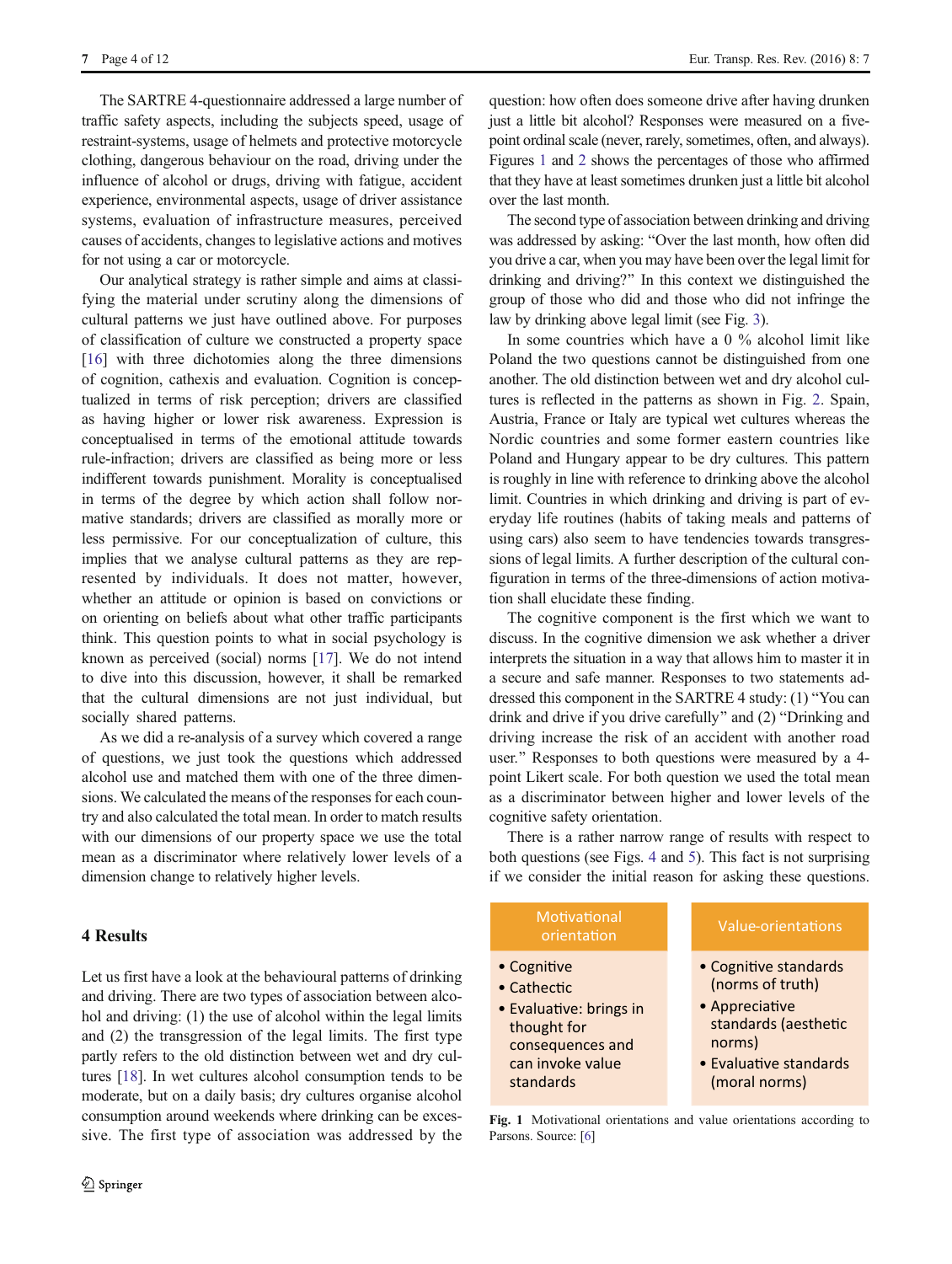<span id="page-4-0"></span>Fig. 2 Drivers who affirmed that they have at least sometimes drunken just a little bit alcohol over the last month ( $N = 12.457$ , standard error between 0.0 and +/−0.1 %, based on 95 % CI). Source: SARTRE 4-data



Basically they served as a measure for estimating the size of the group of alcohol users which as a result of longstanding campaigning and severe sanctioning is not very large in any European country [[19\]](#page-11-0). Heavy alcohol users and pathological drinkers tend to deny the risk of being involved in an accident and overestimate their abilities to drink and drive carefully [\[20](#page-11-0)]. With respect to this fact, the readiness of drinkers to participate in road traffic on the cognitive level is measured. Campaigning against drinking and driving gave way to the development of alcohol averse cultural patterns in all countries, but still it makes a difference, whether 2,2 % (Greece) of the population think that you can drink if you drive carefully or 17,5 % (Belgium).

For further classification we use the dichotomised results of both questions and label countries in which both questions score below the total mean as cultures of higher risk awareness. Cultures in which the cognitive orientation scores above the total mean at least in one question are qualified as having lower levels risk awareness. The countries which scored below the total mean with regard to both questions and to which, therefore, we attributed higher levels of risk awareness are: Estonia, Finland, Germany, Greece, Hungary, Slovenia, Spain and Sweden. In highly risk aware cultures a residual group of alcohol users still exist and is to some extent represented by the two items mentioned above, but it is much smaller compared to cultures of lower risk awareness which we suppose being less encouraging to see the risk of drinking and driving.

If we look at the expressive (cathectic) component, we could either use questions concerning the pleasure of using alcohol or the degree of attachment to norms. The SARTRE 4 study included one question with reference to normative orientation which can be interpreted in the context of cathectic meaning: "If you drink and drive you will be stopped and fined by the police." With respect to this dimension of action orientation, we distinguish between more or less indifferent "penal" cultures. It is not the moral evaluation that is in the focus of this question, but the fear of punishment and the negative feelings associated with it. Italy is the most indifferent culture in this respect whereas France scores highest on fear of punishment (see Fig. [6](#page-7-0)).

This result is interesting as both countries are wet cultures, but they integrate alcohol quite different with driving. One reason for this might be the institutionalized side of the safety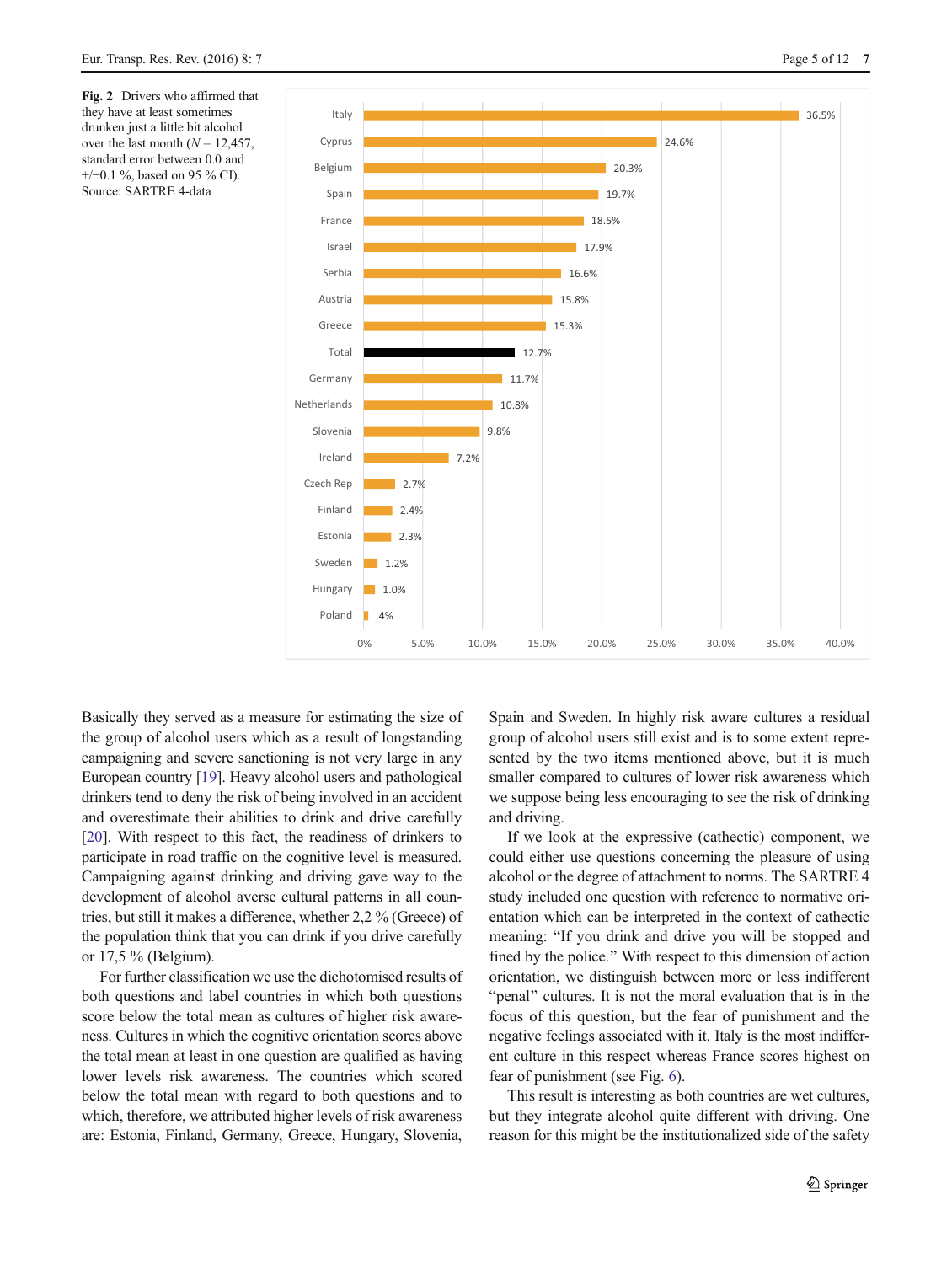<span id="page-5-0"></span>Fig. 3 Number of persons who drove after having drunken above the official alcohol limit  $(N = 12.458$ , standard error between +/−0,2 % and +/−0,8 %, based on 95 % CI). Source: SARTRE 4-data



culture in terms of policing patterns. In fact, roadside police tests in France are almost 9 times more frequent than in Italy. Whereas in France in 2008, 190 roadside tests per 1000 population took place, in Italy it were just 23 per 1000 population [\[14](#page-11-0)]. This fact aligns with driver's subjective perceptions concerning police checks. A question of the SARTRE 4 study asked, how likely it is on a typical journey to be checked for alcohol. 27,9 % of the French drivers responded with never, whereas the number of drivers in Italy who said never was 46,8 %.

The third component is evaluation. We use a question concerning alcohol limits that should be permitted in the context of car driving. Responses were measured with a five point ordinal scale ranging from "no alcohol at all" to "as much as they want." Between these two extremes, respondents could opt for more or less alcohol as compared to the current legal limit. The fact that we are interested in is not the attitude towards alcohol limits as such, but the relationship between the given limits and the positive or negative deviations from an evaluative perspective. Again we use to total mean as discriminator and label countries in which car drivers would not permit any alcohol at all or at least as much as the legal limit prescribes as "morally restrictive" cultures. Countries in which car drivers would permit higher levels of blood alcohol

than the legal limit or in which alcohol consumption should be completely free, are called "morally permissive." Austria is labelled morally restrictive according to our scheme of classification; Spain still is morally permissive (see Fig. [7](#page-8-0)). Countries with a zero tolerance policy, however, are a complication as they cannot vote for lower alcohol limits. They can just accept the status quo or opt for a less restricted legal limits, hence be more permissive.

If we cross-tabulate this three-dimensional property space of culture along the cathectic and evaluative dimensions we get the following results:

Finland is the only country which scores high in all three dimension. In this case, safety tends to be reflected in the cognitive, the expressive (emotional) and in the evaluative (moral) dimension. Estonia, Greece, Hungary and Spain seem to be morally more permissive; their safety cultures with reference to alcohol emphasize cognitive and expressive elements. Germany, Slovenia and Sweden can be interpreted more in terms cognitive and moral safety cultures. They score lower in the expressive dimension. In Poland and France the safety relevant attitudes seem to be based on the moral and the expressive dimension whereas risk awareness inclines to be downplayed. Belgium and Cyprus tend towards an expressive safety culture; Austria, Ireland and the Netherlands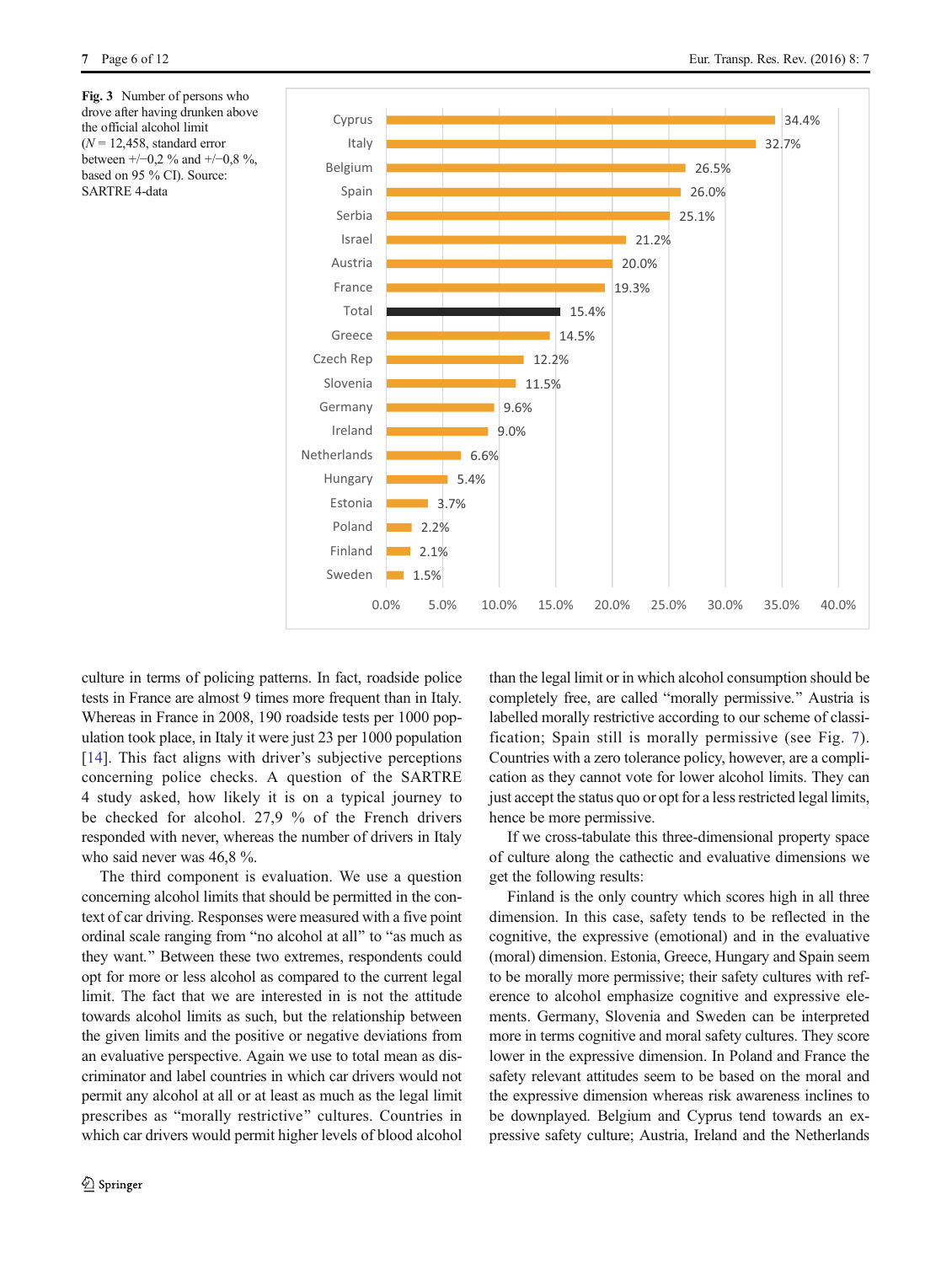<span id="page-6-0"></span>Fig. 4 Percentages of drivers who "very" and "fairly" agree with that you can drink and drive if you drive carefully  $(N = 12,465,$ standard error between +/−0,2 % and +/−0,6 % based on 95 % CI). Source: SARTRE 4-data)





Fig. 5 Percentages of drivers who "not much" or "not at all" agree that drinking and driving increases the risk an accident with another road user  $(N = 12,465,$ standard error between +/−0,2 % and +/−0,6 % based on 95 % CI). Source: SARTRE 4-data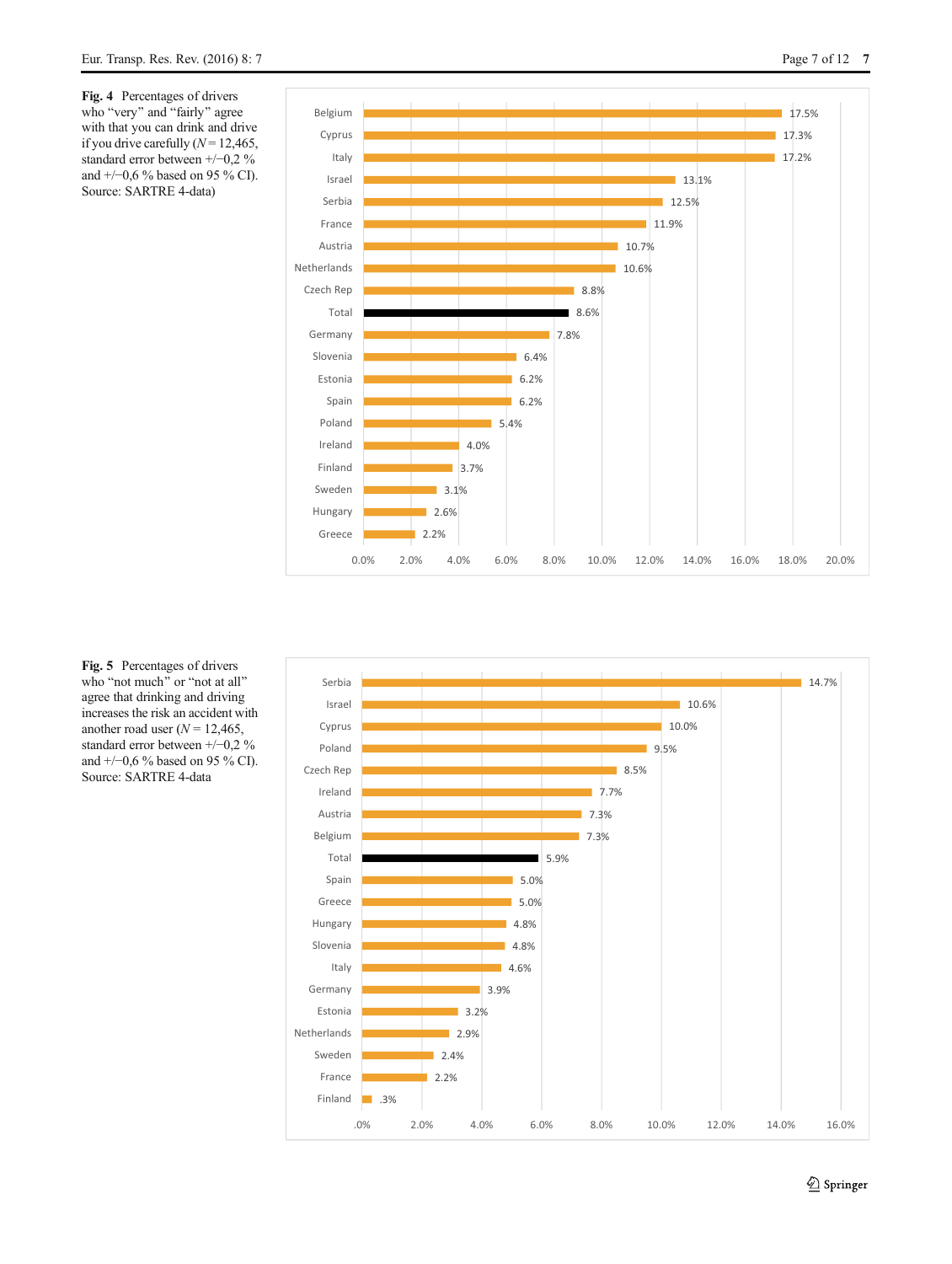<span id="page-7-0"></span>Fig. 6 Percentage of drivers that agree "very" and "fairly" with that if you drink and drive you will be stopped and fined by the police ( $N = 12,439$ , standard error between +/−0,4 % and +/−0,9 % based on 95 CI, source: SARTRE 4-data)



are countries in which safety culture seems to be based on morality. The Czech Republic, Israel, Italy and Serbia can be interpreted as having the weakest safety cultures. Thy score lower in all three dimensions.

An important question is whether findings have any relationship with alcohol related crashes and fatalities on the road. At the current state of our research, but also given the poor data situation, this question is hard to answer. In a recent study on the prevention of drink-driving by the use of alcohol interlock devices, an estimation of the share of drink-driving fatalities in Europe was carried out [21, p. 32–33]. It combined expert estimation, epidemiological studies and available official statistics in order to give a more realistic picture of the drink-driving problem among European countries. With the exception of Serbia and Israel, all countries that participated in the SARTRE 4 study were represented. For most countries, the share of drink-driving fatalities was expressed by an upper and a lower limit and applied to accident numbers from 2011. Austria, for example, ranges from 13 % to 23 % share of drink-driving fatalities which means in terms of absolute fatalities in 2011 (523) a range from 68 to 120. For the

most part, these estimates deviate dramatically from figures that are taken from official statistics, police records and other estimates as they are presented in the report of the International Traffic Safety Data and Analysis group (IRTAD) [\[22](#page-11-0)] or the EU road accidents database (CARE) [\[23](#page-11-0)]. Reasons for these deviations might be found in the legal system and in data collection practices. In the Netherlands, for example, it is not allowed to test deceased persons for psychoactive substance use and police registration regarding psychoactive substance use by seriously injured road users is said to be not reliable [\[22\]](#page-11-0). It is, therefore, very difficult to make any serious inference about the relationship between cultural orientations and drink-driving traffic fatalities.

Taking all these caveats into account, we compare our findings with these two sources. We take the estimated share of traffic fatalities from the alcohol interlock study [[21](#page-11-0)] and the estimated share of fatalities as presented by the IRTAD report 2014 [[22](#page-11-0)]. We match these two data sources with the type of alcohol related traffic safety culture that we inferred from interpreting the SARTRE 4 data (Tables [1](#page-8-0) and [2](#page-9-0)). One immediately finds that France, which scores high in two of the three dimensions of safety culture, has also high rates of alcohol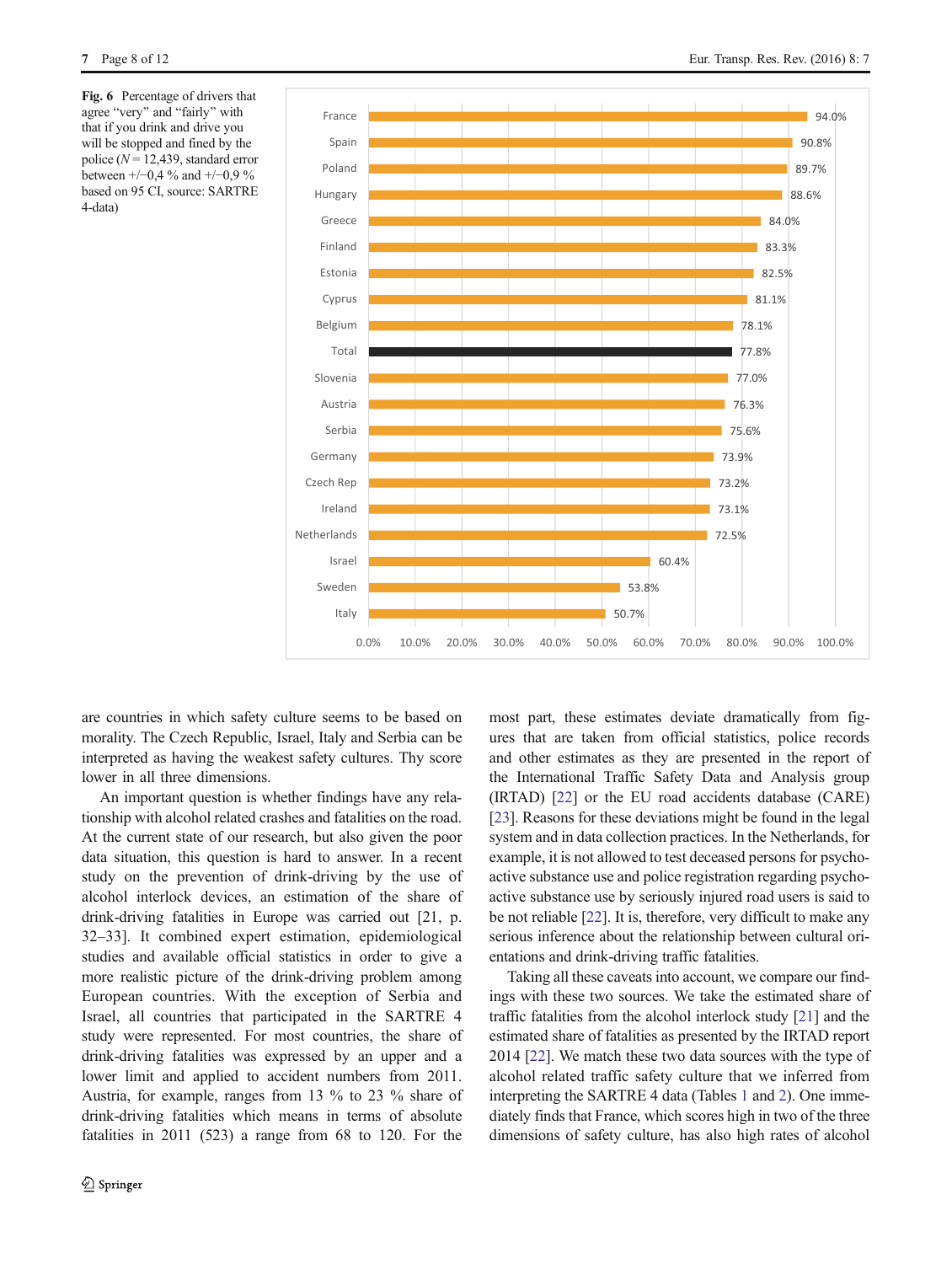<span id="page-8-0"></span>Fig. 7 Opinion about alcohol limits. Percentages refer to those respondents who are restrictive in the moral sense and opt for no alcohol at all, less alcohol than at present, or as much alcohol as at present. Percentages below the total mean are classified as morally more permissive  $(N = 12,460,$  standard error between 0,0 % and +/−0,7 % based on 95 % CI). Source: SARTRE 4-data

related traffic fatalities (about 30 % in the IRTAD and the alcohol interlock study), but its overall traffic fatality rate is quite low. France is a wet culture, which is reflected in the fact that 44.6 % of drivers affirm that they have at least sometimes drunken just a little bit alcohol over the last month. The chance that alcohol is involved in fatalities (especially below legal limit) might be higher. On the other hand, Italy seems to have a very low share of fatalities according to the IRTAD report, and a moderate share (15,6–25,6 %) according to the alcohol interlock study. However, the authors argue that the 2 % share might be a gross underestimation of the real figure due to difficulties of colleting this information [[22](#page-11-0)]. The message of this seems to be that the relationship between the safety culture and fatalities is complex and our conceptualization of safety culture by using the SARTE 4 data might be a starting point for further research that is able to give a much more adequate picture of the cultural patterns at work.

## 5 Discussion

In this paper we applied the analytical scheme as developed in the theory of social action to traffic safety culture with reference to alcohol use. The focus of our analysis are attitudes which can be interpreted as cultural patterns as far as they are institutionalised in (large scale) social systems and internalised by its members. We suggest this research perspective as an adequate starting point for further analysis. The



|                                      | Cognitive: higher risk awareness |                                    | Cognitive: lower risk awareness  |                                          |  |  |
|--------------------------------------|----------------------------------|------------------------------------|----------------------------------|------------------------------------------|--|--|
|                                      | Higher moral<br>restrictiveness  | Lower moral<br>restrictiveness     | Higher moral<br>restrictiveness  | Lower moral<br>restrictiveness           |  |  |
| Higher expression of norm-conformity | Finland                          | Estonia, Greece,<br>Hungary, Spain | France, Poland                   | Belgium, Cyprus                          |  |  |
| Lower expression of norm-conformity  | Germany, Slovenia,<br>Sweden     |                                    | Austria, Ireland,<br>Netherlands | Czech Republic, Israel,<br>Italy, Serbia |  |  |

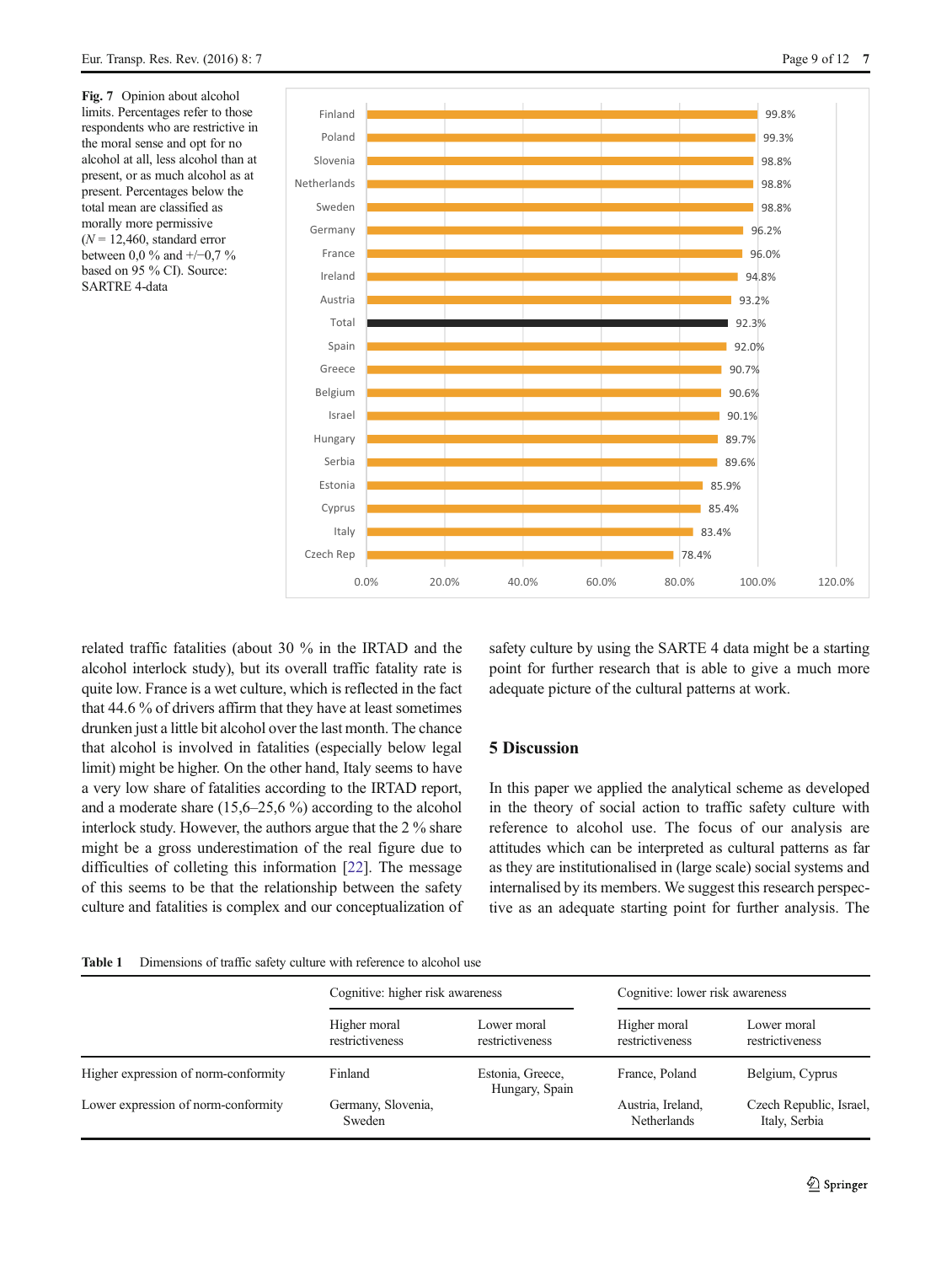|             | BAC-<br>level | Fatalities/100.000<br>inhabitants in 2012<br>(IRTAD, CARE*) | Share of drink-<br>driving fatalities in<br>Europe (Ecorys) | Share of drink-driving<br>involvement in traffic<br>fatalities in 2012 (IRTAD) | Cognition<br>$(\text{mean} = 8,6/5,9\%)$ |        | Cathexis<br>$mean = 77,8$              |  | Morality<br>$mean = 92.3$   |  |
|-------------|---------------|-------------------------------------------------------------|-------------------------------------------------------------|--------------------------------------------------------------------------------|------------------------------------------|--------|----------------------------------------|--|-----------------------------|--|
| Austria     | 0,5           | $6.3\%$                                                     | $13 - 23\%$                                                 | $8.7\%$                                                                        | $10,7/7,3\%$                             | lower  |                                        |  | 76.3 % lower 93.2 % higher  |  |
| Belgium     | 0,5           | $6.9\%$                                                     | $33,2 - 43,2 \%$                                            | n.a.                                                                           | $17,5/7,3\%$                             | lower  |                                        |  | 78.1 % higher 90.6 % lower  |  |
| Cyprus      | 0,5           | n.a.                                                        | 43,3 %                                                      | n.a.                                                                           | $17,3/10,0\%$                            | lower  |                                        |  | 81,1 % higher 85,4 % lower  |  |
| Czech Rep   | $\mathbf{0}$  | $7.1\%$                                                     | $10,0-25,0\%$                                               | $6,6\%$                                                                        | 8,8/8,5%                                 | lower  | 73,2 % lower                           |  | 78,4 % lower                |  |
| Estonia*    | 0,2           | 6,6                                                         | 30,0%                                                       | n.a.                                                                           | $6,2/3,2\%$                              |        | higher $82.5\%$ higher $85.9\%$ lower  |  |                             |  |
| Finland     | 0,5           | 4,7%                                                        | $23,5\%$                                                    | 16,0 % (BAC above 0.5 g/l<br>limit)                                            | $3,7/0,3\%$                              |        | higher $83.3\%$ higher $99.8\%$ higher |  |                             |  |
| France      | 0,5           | 5,8%                                                        | 30,8%                                                       | $30.0\%$ (over past 10 years)                                                  | $11,9/2,2\%$                             | lower  |                                        |  | 94,0 % higher 96,0 % higher |  |
| Germany     | 0,5           | 4,4 %                                                       | $14,0-24,0%$                                                | $9.4\%$                                                                        | 7,8/3,9%                                 | higher | 73.9 % lower 96.2 % higher             |  |                             |  |
| Greece      | 0,5           | $9.1\%$                                                     | 20,0-40,0%                                                  | n.a.                                                                           | 2,2/5,0%                                 |        | higher $84.0\%$ higher $90.7\%$ lower  |  |                             |  |
| Hungary     | $\mathbf{0}$  | $6,1\%$                                                     | $26,1-36,1\%$                                               | 11,2 % (personal injury<br>crashes).                                           | 2,6/4,8%                                 | higher |                                        |  | 88,6 % higher 89,7 % lower  |  |
| Ireland     | 0,5           | $3.5\%$                                                     | 29,8%                                                       | 15,5 % (estimated in 2007)                                                     | 4,0/7,7%                                 | lower  |                                        |  | 73,1 % lower 94,8 % higher  |  |
| Israel      | 0,5           | $3,3\%$                                                     | n.a.                                                        | $7 - 15\%$                                                                     | 13,1/10,6%                               | lower  | $60,4%$ lower                          |  | 90.1 % lower                |  |
| Italy       | 0,5           | $6.0\%$                                                     | $15,6 - 25,6\%$                                             | 2,0%                                                                           | $17,2/4,6\%$                             | lower  | 50,7 % lower                           |  | 83,4 % lower                |  |
| Netherlands | 0,5           | 3,9%                                                        | $20,0-30,0\%$                                               | $28\%$ (seriously injured, $2007-$<br>2009)                                    | $10,6/2,9\%$                             | lower  | 72,5 % lower                           |  | $98.8\%$ higher             |  |
| Poland      | 0,2           | $9,2\%$                                                     | $8,0-18,0%$                                                 | $9.0\%$ (over past 10 years)                                                   | $5,4/9,5\%$                              | lower  |                                        |  | 89,7 % higher 99,3 % higher |  |
| Serbia      | 0,3           | $9.7\%$                                                     | n.a.                                                        | $5-7\%$ (over past 10 years)                                                   | 12,5/14,7%                               | lower  | 75,6 % lower                           |  | 89.6 % lower                |  |
| Slovenia    | 0,5           | $6.3\%$                                                     | 35,5 %                                                      | 34,0 $%$                                                                       | 6,4/4,8%                                 | higher | 77,0 % lower                           |  | 98.8 % higher               |  |
| Spain       | 0,5           | $4.1\%$                                                     | 31,0%                                                       | n.a.                                                                           | $6,2/5,0\%$                              |        | higher $90.8\%$ higher $92.0\%$ lower  |  |                             |  |
| Sweden      | 0,2           | 2,7%                                                        | $20,0-30,0\%$                                               | 24 %                                                                           | $3,1/2,4\%$                              |        | higher $53.8\%$ lower $98.8\%$ higher  |  |                             |  |

<span id="page-9-0"></span>Table 2 BAC-levels, fatalities/100.000 population, estimated share of drink-driving fatalities in Europe according to the alcohol interlock study (Ecorys) and the IRTAD report compared to the dimensions of traffic safety culture. Sources: [[21](#page-11-0)–[23\]](#page-11-0)

picture we get does not dig deeply into the cultural systems of road traffic at a national level, but it is sufficiently clear in order to distinguish constellations of patterns which are adequate to the level of abstraction that was taken in the SARTRE 4 survey.

Some conjectures, however, can be inferred from our findings. Countries in which the safety relevant attitudes with reference to alcohol use are poorly established, have more difficulties with institutionalising effective legal measures like alcohol limits. Being part of the explicit culture, the norms do not resonate with the implicit culture in terms of cognitive, cathectic and evaluative orientations. For example a recent evaluation of the reduction of the legal limit for blood concentration in Serbia (from 0,5 g/l to 0,3 g/l) did find only a limited effect on deadly traffic fatalities. It also found that in Serbia the emotional bonds towards the law (fear of punishment) as well as the moral standards and the levels of risk awareness are lower as compared to the European average [\[24\]](#page-11-0).

Looking at road traffic from a social system perspective postulates that social systems in modern societies are based on a kind of solidarity of strangers which is the weakest form of attachment between actors. Social action, then, is based on mutually shared normative standards in terms of cognition, appreciation and evaluation. Although we used just two questions, it seems to be that the cognitive dimension of safety with reference to alcohol is relatively highly developed throughout Europe. The total means that sum up questions concerning the ability to drink and drive if you drive carefully and the denial of the relationship between drinking and accident risk are 8, 6 % (Fig. [4\)](#page-6-0) and 5,9 % (Fig. [5](#page-6-0)), hence not widespread beliefs. Decades of campaigning and education together with law enforcement and sanctioning on different levels made knowledge about the negative effects of alcohol on road safety available at an institutional basis. But the problem of alcohol use prevails to a more or less small degree in all driving cultures and there are two other important dimensions of attitudes which still can be addressed: these are the ways in which car drivers are attached to the normative standards and the standards by which they evaluate drinking and driving on moral grounds. Understanding these dimensions is useful in order to construct symbolic or cultural leverages (e.g. media campaigns) in order to make our streets safer.

We are still far away from an adequate understanding of the relationship between culture and accidents. Further research should operationalize the three cultural dimensions more fine grained and put them into relation with other values of the cultural system, in terms of attitudes (implicit culture), but also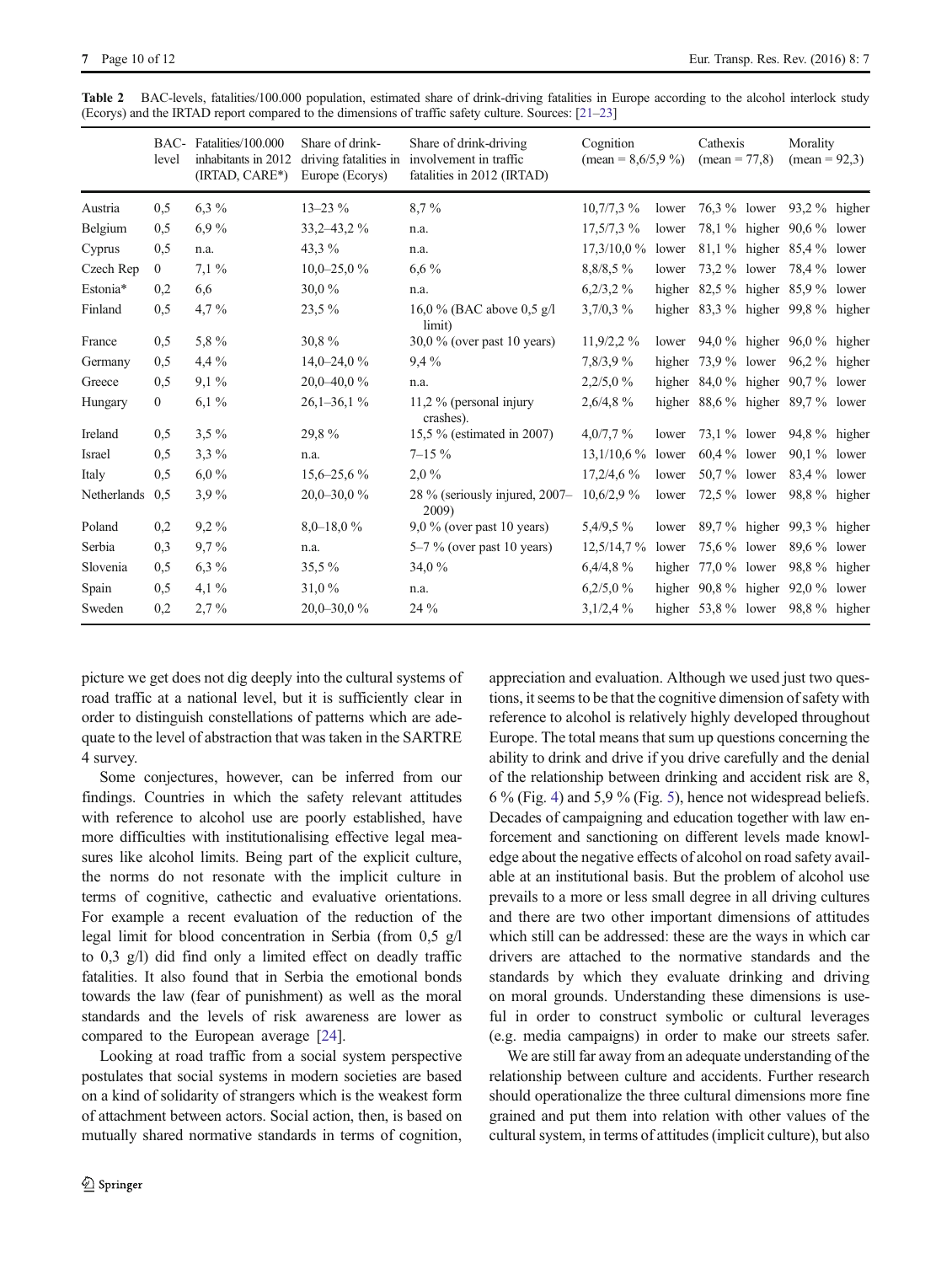<span id="page-10-0"></span>in terms of elements of the explicit culture (legal norms, media campaigns, training programmes, or scientific work). In a more sociologically oriented research perspective, cultural patterns should be studied at the levels of institutionalization (how they become part of role-expectations in social systems) and on internalization (how they become part of individual personalities).

## 6 Limitations of the analysis

To be sure, secondary analysis is always fraught with limitations. Using just one or two questions as indicators of a whole dimension of attitudes in social action is no perfect solution of the problem of measurement. Despite this rough approximation, however, the results suggest that the approach is fruitful in order to discuss traffic safety issues if items are constructed and scales are adjusted to the model. It is, in our view, a complementary perspective on traffic safety work, especially with reference to harmonize traffic safety guidelines at a European level. We also need better data for estimating alcohol involvement in crashes and fatalities. Currently available data are estimations that draw from different sources; official data are often unreliable and hard to compare.

Furthermore, there are some caveats for reading our classification. First it has to be read as a relational scheme. The different countries do not lack risk awareness, ascetic ideals and moral attitudes as such. But relative to other countries in our sample they have lower degrees concerning these safety related attitudes. Second these culture patterns are based on one or two questions and focus only on drinking and driving. We neither reconstructed the bigger picture of a safety culture nor did we investigate the relationship between cultural elements in terms of their consistency. The third caveat is that attitudes do not correspond directly with risk taking behaviour and other factors that concern traffic fatalities.

We also did not elaborate the social structure of these cultural patterns in terms of gender, age or class, nor did we take legal limits, levels of alcohol consumption and prevalence rates of pathological drinking into account. Avoiding the relationship between drinking and driving is well established in most European countries and what we, in a way, seem to explore, it the size of the "problem group" of those who still drink and drive.

Further research should place safety issues concerning alcohol use in context with other values in order to show how safety is anchored in different cultural systems as a whole.

However, we think that this type of analysis is relevant when we try to change patterns of action orientation into more secure ways of driving. It is important to know whether campaigns concerning drinking and driving should address cognitive, emotional or moral dimensions of action orientation. As our findings are preliminary and the relationship between culture and accidents needs much more elaboration, we hesitate to give any recommendations at this point.

Open Access This article is distributed under the terms of the Creative Commons Attribution 4.0 International License (http:// creativecommons.org/licenses/by/4.0/), which permits unrestricted use, distribution, and reproduction in any medium, provided you give appropriate credit to the original author(s) and the source, provide a link to the Creative Commons license, and indicate if changes were made.

## **References**

- 1. Hale AR, Hovden J (1998) Management and culture: the third age of safety. A review of approaches to organizational aspects of safety, health and environment. In: Feyer A-M, Williamson A (eds) Occupational injury: risk. Prevention and Intervention. Taylor & Francis, London, pp. 129–166
- 2. Özkan T, Lajunen T (2011) Chapter 14 person and environment: traffic culture. In: Porter BE (ed) Handbook of traffic psychology. Academic Press, San Diego, pp. 179–192. doi[:10.1016/B978-0-12-](http://dx.doi.org/10.1016/B978-0-12-381984-0.10014-1) [381984-0.10014-1](http://dx.doi.org/10.1016/B978-0-12-381984-0.10014-1)
- 3. AAA (2007) Improving traffic safety culture in the United States: the journey forward. AAA Foundation for Traffic Safety, Washington, DC
- 4. Ward NJ, Linkenbach J, Keller SN, Otto J (2010) White Paper on Traffic Safety Culture. White Paper No. 2. Western Transportation Institute. College of Engineering Montana State University, Bozeman
- 5. USDOT (2011) Safety culture: A significant driver for safety in transportation. Research paper prepared for the US DOT Safety Council. USDOT, Washington, DC
- 6. Parsons T, Shils EA (1951) Toward a General Theory of action. theoretical foundations for the social sciences. Harvard University Press, Cambridge
- 7. Parsons T, Bales RF, Shils E (1953) Phase movement in relation to motivation, symbol formation, and role structure. In: Parsons T, Bales RF, Shils E (eds) Working papers in the theory of action. The Free Press, Glencoe (Ill)
- 8. Goffman E (1971) Relations in public: microstudies of the public order. Basic Books, New York
- 9. Fabbri A, Marchesini G, Vandelli A (2004) 25 alcohol and road accidents. In: Preedy VR, Watson RR (eds) Comprehensive handbook of alcohol related pathology. Academic Press, Oxford, pp. 309–320. doi[:10.1016/B978-012564370-2/50027-1](http://dx.doi.org/10.1016/B978-012564370-2/50027-1)
- 10. Borkenstein RF, Crowther FR, Shumate RP, Ziel WB, Zylman R (1964) The role of the drinking driver in traffic accidents. Department of Police Administration, Indiana University
- 11. Schulze H, Schumacher M, Urmeew R, Auerbach K (2006) DRUID final report: work performed, main results and recommendations. Federal Highway Research Institute (BASt), Germany
- 12. Gordon R, Heim D, MacAskill S (2012) Rethinking drinking cultures: A review of drinking cultures and a reconstructed dimensional approach. Public Health 126(1):3–11. doi[:10.1016/](http://dx.doi.org/10.1016/j.puhe.2011.09.014) [j.puhe.2011.09.014](http://dx.doi.org/10.1016/j.puhe.2011.09.014)
- 13. Watson BC, Leal NL, Soole DW (2013) Chapter 71 the impact of drink Driving Laws. In: Miller PM (ed) Interventions for addiction. Academic Press, San Diego, pp. 697–707. doi[:10.1016/B978-0-12-](http://dx.doi.org/10.1016/B978-0-12-398338-1.00071-3) [398338-1.00071-3](http://dx.doi.org/10.1016/B978-0-12-398338-1.00071-3)